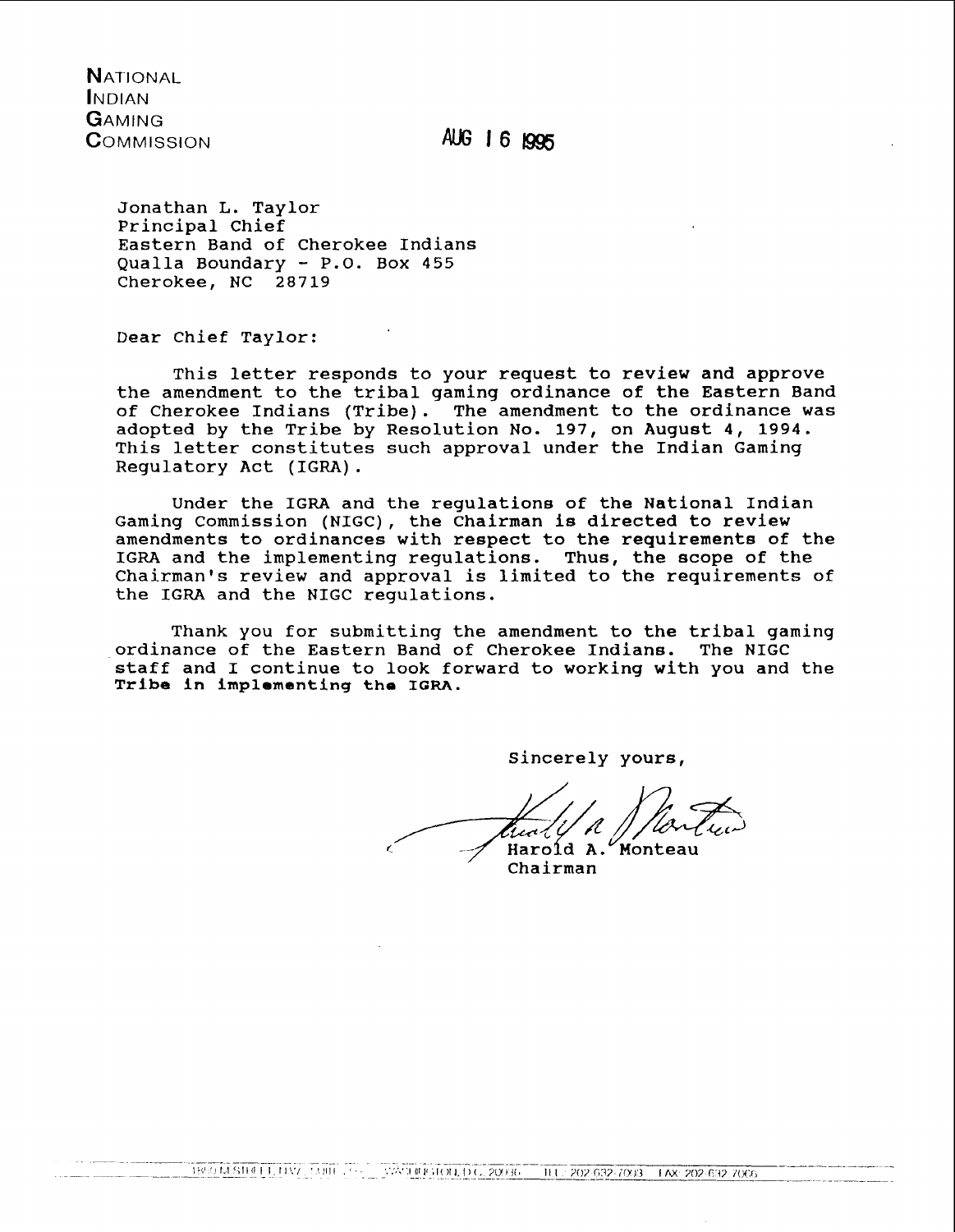

Cherokee Council House Cherokee, Nagguh Carolina JUL **0** 

Date

## ORDINANCE NO.  $197$  (1994)

## **SHORT TITLE: DATRON DISPUTE AMENDMENT**

NOW THEREFORE, BE IT ORDAINED, by the Tribal Council of the Eastern Band of Cherokee Indians, in Annual Council assembled, with a quorum present, that the Cherokee Code shall be amended by making the following addition to Chapter 16 of the Code:

## **S16-18. PATRON DISPUTES.**

(A) Whenever a gaming facility operator refuses payment of alleged winnings to a patron and the gaming facility operator and the patron are unable to resolve the dispute to the satisfaction of the patron and the dispute involves:

(1) at least five hundred (\$500.00) dollars, the gaming facility operator shall immediately notify the Tribal Gaming Commission, which shall conduct whatever investigation it deems necessary and shall determine whether payment should be made; or,

(2) for disputes involving less than five hundred (\$500.00j dollars, the gaming facility Gperator shall inform the patrcn of his or her right to request the Commission to conduct an investigation. Upon request of the patron, the Commission shall conduct whatever investigation it deems necessary and sha2.1 determine whether payment should be made.

(B) The Commission shall mail written notice by certified mail, return receipt requested, to the gaming facility operator and the patrcn of the decision resolving the dispute within thirty (30) days after the date that the Commission first receives notification from the gaming facility operator or a request to conduct an investigation from the patron.

(C) The decision of the Commission shall be effective on the date it is received by the aggrieved party as reflected on the return receipt.

(D) Within thirty (30) days after the date of receipt of the written decision, the aggrieved party may file a written petition with the Commission requesting a review of the decision. The Commission may conduct a hearing on the matter or may make a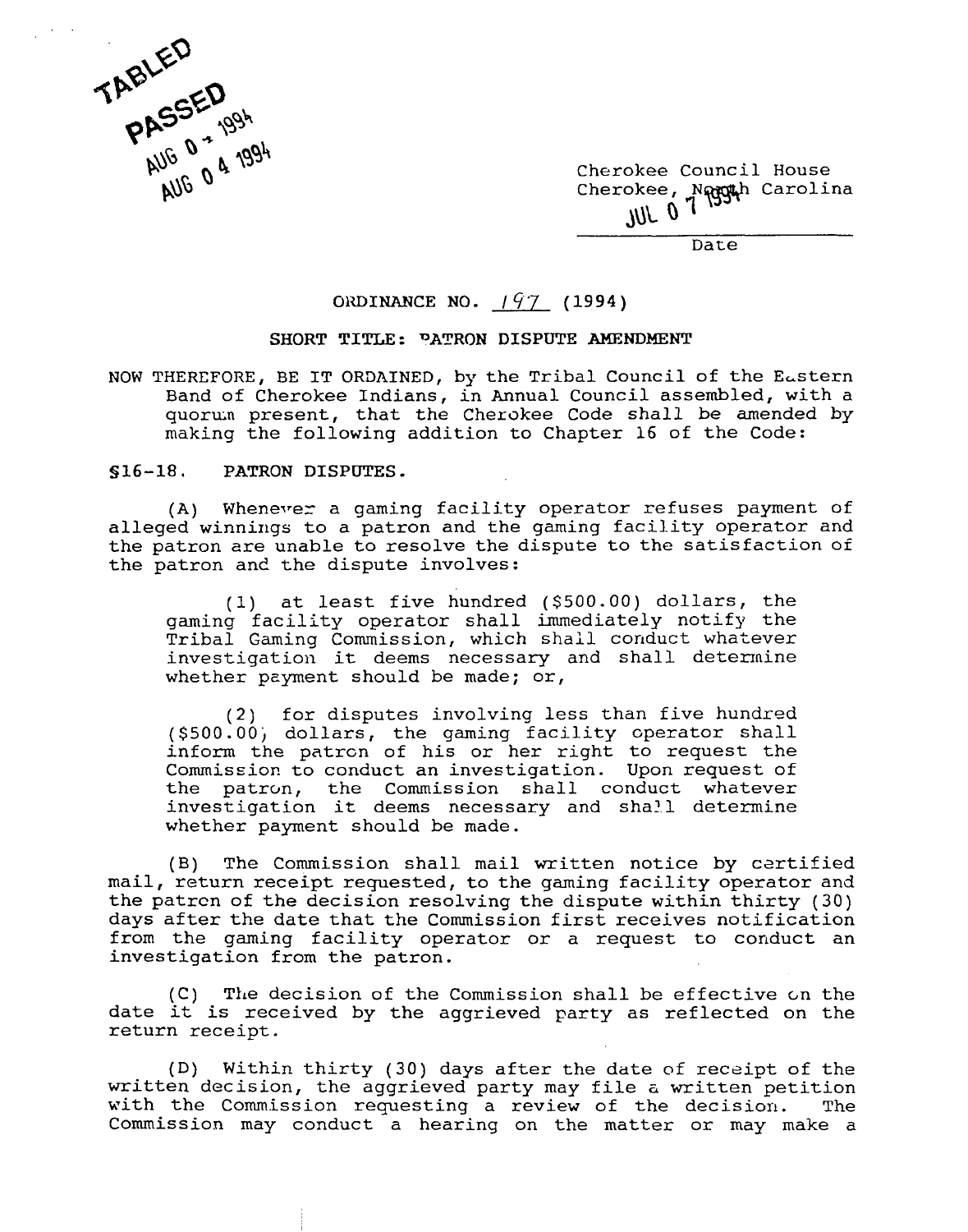decision based solely upon the prior decision and other documentation provided to it by the patron and the gaming facility operator. The Commission shall. then issue **6** written decision and  $mail$  it to the parties pursuant to the procedures set forth in (B) above. The decision of the Commission shall be finzl and binding upon the patron and the gaming facility operator and shall not be subject to judicial review, dispute resolution or other legal action.

EFFECTIVE DATE. The amendment shall becone effective immediately upon ratification by the Principal Chief.

SUBMITTED BY: Tribal Attorney

 $\Delta\phi=0.1$  $\sim$